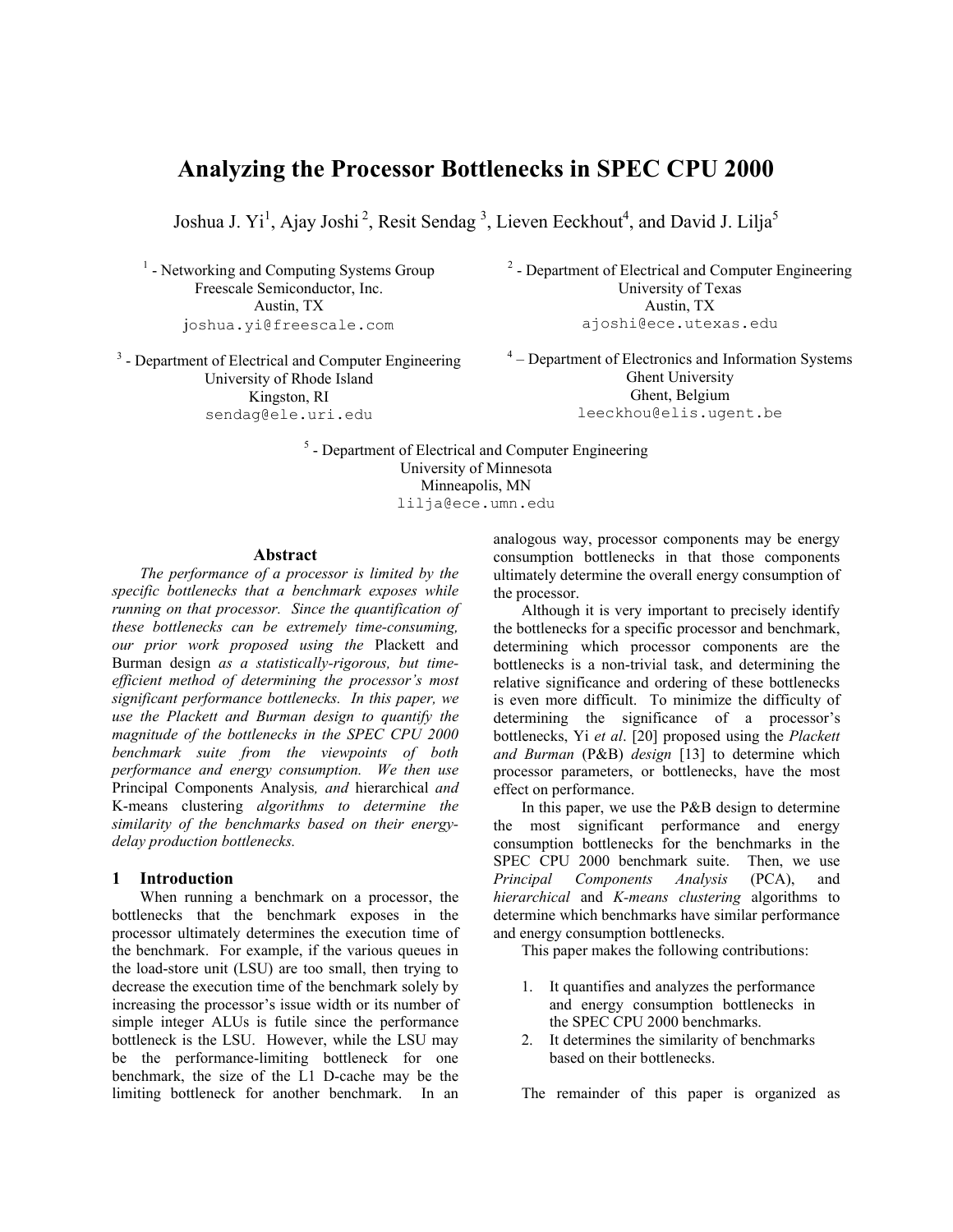follows: Sections 2, 3, and 4 describe some related work, the P&B design, and the benchmarks and simulation methodology that we used in this paper, respectively. Sections 5 and 6 present the results, while Section 7 summarizes.

# **2 Related Work**

Yi *et al*. [20] proposed using the P&B design to improve the statistical rigor of simulation methodology. More specifically, they proposed using P&B design as the foundation to choose processor parameters, select a subset of benchmarks, and analyze the effect of a processor enhancement. This paper builds on that work by using the P&B design to determine the most significant performance and energy consumption bottlenecks for the entire SPEC CPU 2000 benchmark suite, and similarity of benchmarks based on those bottlenecks.

Eeckhout *et al*. [3, 4] characterized benchmarks by gathering a set of metrics such as the instruction mix, branch prediction accuracy, cache miss rates, and basic block lengths for each benchmark and input set pair. After gathering these metrics, they used PCA to determine the principal components for each pair, and then clustered the pairs based on their principal components. Phansalkar *et al*. [12] also used PCA to characterize the benchmark and input set pairs, but they used K-means clustering and the Bayesian Information Criterion instead to cluster the pairs. Vandierendonck and De Bosschere [17] analyzed the SPEC CPU 2000 benchmark suite peak results on 340 different machines representing eight architectures, and used PCA to identify the redundancy in the benchmark suite. Finally, Eeckhout *et al*. [5] compared the efficacy of using Independent Components Analysis (ICA) instead of PCA for benchmark subsetting. One key difference between these papers and ours is that the focus of these papers is benchmark subsetting while this paper primarily focuses on analyzing the performance and energy consumption bottlenecks in the SPEC CPU 2000 benchmarks.

Finally, Tune *et al*. [15, 16] and Fields *et al*. [6, 7, 8] proposed techniques to predict the criticality of instructions to improve execution efficiency of the processor. The key difference between their papers and ours is that we use a statistically-rigorous technique to quantify the significance of each bottleneck across the entire run of the benchmark while they use heuristics to dynamically estimate the criticality of individual instructions.

# **3 The Plackett and Burman Design: Finding Processor Bottlenecks**

To determine the bottlenecks in the processor, we used the P&B design, with foldover [11], as described in [20]. For computer architects, the P&B design is a

statistical technique that can be used to determine the significance of the processor's bottlenecks, at an *O*(N) simulation cost, where N is the number of bottlenecks. By comparison, using a design such as ANOVA [10] requires  $O(2^N)$  simulations for only a little additional accuracy.

#### **3.1 Mechanics of the Plackett and Burman Design**

The first step to use a P&B design is to construct the design matrix. Since P&B designs exist only in sizes that are multiples of 4, the base P&B design requires X simulations, where X is the next multipleof-four that is greater than N. The rows of the design matrix correspond to different processor configurations while the columns correspond to the parameters' values in each configuration. When there are more columns than parameters, then the extra columns serve as "placeholders" and have no effect on the simulation results.

**Table 1. Plackett and Burman design, with foldover (X = 8)**

| A     | В      | C    | D      | E      | F      | G    | <b>Exec. Time</b> |
|-------|--------|------|--------|--------|--------|------|-------------------|
| $+1$  | $+1$   | $+1$ | $-1$   | $+1$   | $-1$   | $-1$ | 9                 |
| $-1$  | $+1$   | $+1$ | $+1$   | $-1$   | $+1$   | $-1$ | 11                |
| $-1$  | $-1$   | $+1$ | $+1$   | $+1$   | $-1$   | $+1$ | 20                |
| $+1$  | $-1$   | $-1$ | $+1$   | $+1$   | $+1$   | $-1$ | 10                |
| $-1$  | $+1$   | $-1$ | $-1$   | $+1$   | $+1$   | $+1$ | 9                 |
| $+1$  | -1     | $+1$ | $-1$   | $-1$   | $+1$   | $+1$ | 74                |
| $+1$  | $+1$   | $-1$ | $+1$   | $-1$   | $-1$   | $+1$ | 7                 |
| $-1$  | $-1$   | $-1$ | $-1$   | $-1$   | $-1$   | $-1$ | 112               |
| $-1$  | $-1$   | $-1$ | $+1$   | $-1$   | $+1$   | $+1$ | 17                |
| $+1$  | $-1$   | $-1$ | $-1$   | $+1$   | $-1$   | $+1$ | 76                |
| $+1$  | $+1$   | $-1$ | $-1$   | $-1$   | $+1$   | $-1$ | 6                 |
| $-1$  | $+1$   | $+1$ | $-1$   | $-1$   | $-1$   | $+1$ | 31                |
| $+1$  | $-1$   | $+1$ | $+1$   | $-1$   | $-1$   | $-1$ | 19                |
| $-1$  | $+1$   | $-1$ | $+1$   | $+1$   | $-1$   | $-1$ | 33                |
| $-1$  | $-1$   | $+1$ | $-1$   | $+1$   | $+1$   | $-1$ | 6                 |
| $+1$  | $+1$   | $+1$ | $+1$   | $+1$   | $+1$   | $+1$ | 4                 |
| $-34$ | $-224$ | -96  | $-202$ | $-110$ | $-170$ | 32   |                   |

For most values of X, the design matrix is simple to construct. For these values of X, the first row of the design matrix is given in [13]. The next  $X - 2$  rows are formed by performing a circular right shift on the preceding row. The last line of the design matrix is a row of "-1"s. The gray-shaded portion of Table 1 illustrates the construction of the P&B design matrix for  $X = 8$ , a design appropriate for investigating 7 (or fewer) parameters. When using foldover, X additional rows are added to the matrix. Although this doubles the simulation cost, the advantage of using foldover is that it filters out the effects of interactions from the single parameter bottlenecks, while also allowing the user to determine the significance of two-parameter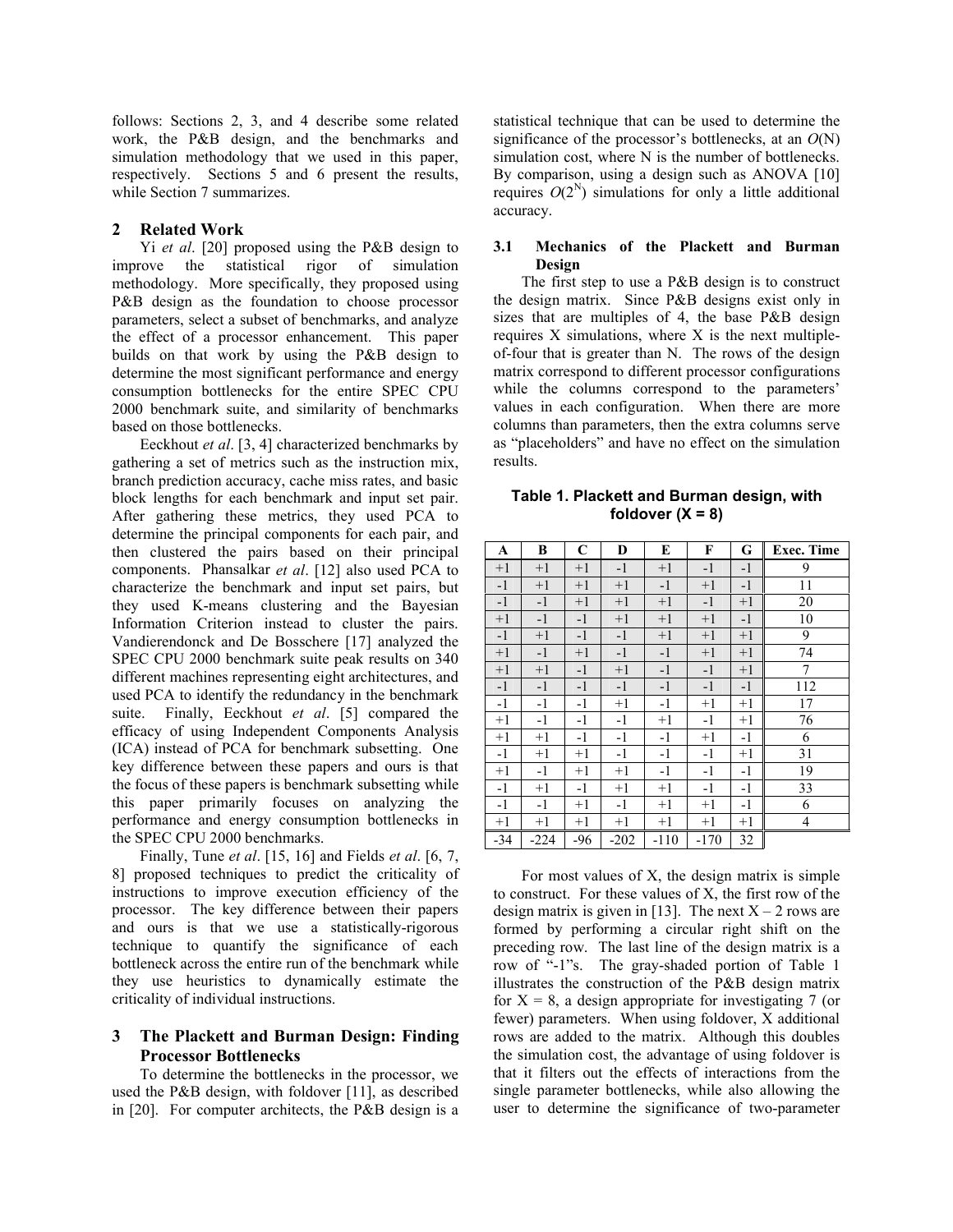interactions. The signs in each entry of the additional rows are the opposite of the corresponding entries in the original matrix. Table 1 shows the complete P&B design matrix with foldover; rows 10 to 17 show the rows that were added for foldover.

A "+1", or high value, for a parameter represents a value that is higher than the range of normal values for that parameter while a "-1", or low value, represents a value that is lower than the range of normal values. Ideally, the high and low values for each parameter should be just outside of the normal range of values. For example, if 16KB and 32KB are typical L1 Dcache sizes, then an appropriate low value might be 8KB while an appropriate high value might be 64KB.

The set of low and high values that we used in this study is similar to those found in [20]. We fixed the issue width to be 4-way to eliminate any potential issue-width dependency for the other parameters.

#### **3.2 Calculating the Significance of Bottlenecks Using the Plackett and Burman Design**

To compute the effect of each parameter, we multiply the output value (*e.g.*, execution time, energy consumption, *etc*.) by the parameter's P&B value (+1/- 1) for that configuration and sum the resulting products across all configurations. For example, we compute the effect of parameter A is computed by weighting the Execution Time Column with Column A in Table 1:

Effect<sub>A</sub> =  $(1 * 9) + (-1 * 11) + ... + (-1 * 6) + (1 * 4) = -34$ 

Only the magnitude of an effect is important; its sign is meaningless. The effect that a parameter has represents how much of the total variation in the output value is attributable to that parameter. Therefore, a parameter that has a large effect on the execution time accounts for a significant amount of variability in the execution time, which makes it a significant performance bottleneck (since changing the parameter's value results in large changes in the execution time).

After simulation, we computed the percentage of the variability in the output value across all configurations that can be assigned to each bottleneck on a per-benchmark basis, in a manner similar to how one computes the percentages for ANOVA [10]. By examining the percentage effect that each bottleneck has on the average cycles-per-instruction (CPI) or average amount of energy-per-instruction (EPI) for that suite or benchmark, we can determine absolute and relative significance of the performance and energy consumption, respectively, bottlenecks in the processor.

#### **4 Simulation Methodology**

In this paper, to gather the profiling data for the

P&B design simulations, we used SMARTS [19], which estimates both the performance and energy consumption (cc3 power consumption measurement), after adding user-configurable instruction latencies and throughputs. All simulations were run until the sampling frequency was greater than the recommended frequency.

Since we wanted to use a set of benchmarks that had a wide range of behavior and represented a wide range of applications, *i.e.*, general-purpose computing, we decided to use the SPEC CPU 2000 benchmark suite. We downloaded pre-compiled Alpha binaries from [18], and evaluated all benchmark and reference input set pairs, with the exceptions of *vpr-place* and *perlbmk-perfect* – for a total of 46 benchmark and input set pairs – as they both crash SMARTS.

Note that, in the remainder of this paper, for brevity, we often use the term "benchmarks" to represent both the benchmark and its input set.

# **5 Quantifying the Bottlenecks in SPEC CPU 2000**

#### **5.1 Processor Performance Bottlenecks**

Table 2 shows the results of a P&B design with foldover  $(X = 44)$ , where the bottlenecks are sorted in descending order of their average percentages. This table shows that, based on the average percentage, there are seven significant bottlenecks. We draw this conclusion based on the relatively large difference between the average percentage of the seventh most significant bottleneck, the number of Integer ALUs, and the average percentage of the eighth most significant bottleneck, the number of LSU entries. Although the seven most significant bottlenecks for each benchmark are completely different, one bottleneck, the number of ROB entries, is significant for all benchmarks since it has a high percentage for each benchmark; it has the highest percentage in 23 of 46 benchmark and input set pairs. Therefore, for these benchmarks, the number of ROB entries is the biggest performance bottleneck in the processor.

Therefore, of all these bottlenecks, the architect needs to be especially careful when choosing a value for the number of ROB entries since a poor choice can significantly affect the processor's performance. The L2 cache size, L1 I-cache size and memory latency is the most significant performance bottleneck for 10, 6 and 4 benchmarks, respectively. Although it is significant for some benchmarks, the L1 I-cache size is not one of the 5 most significant bottlenecks because it does not have a high average percentage. These results clearly show that the average percentage may not reflect the significance of a bottleneck for a subset of benchmarks and is best used only to gain a big-picture view of the results.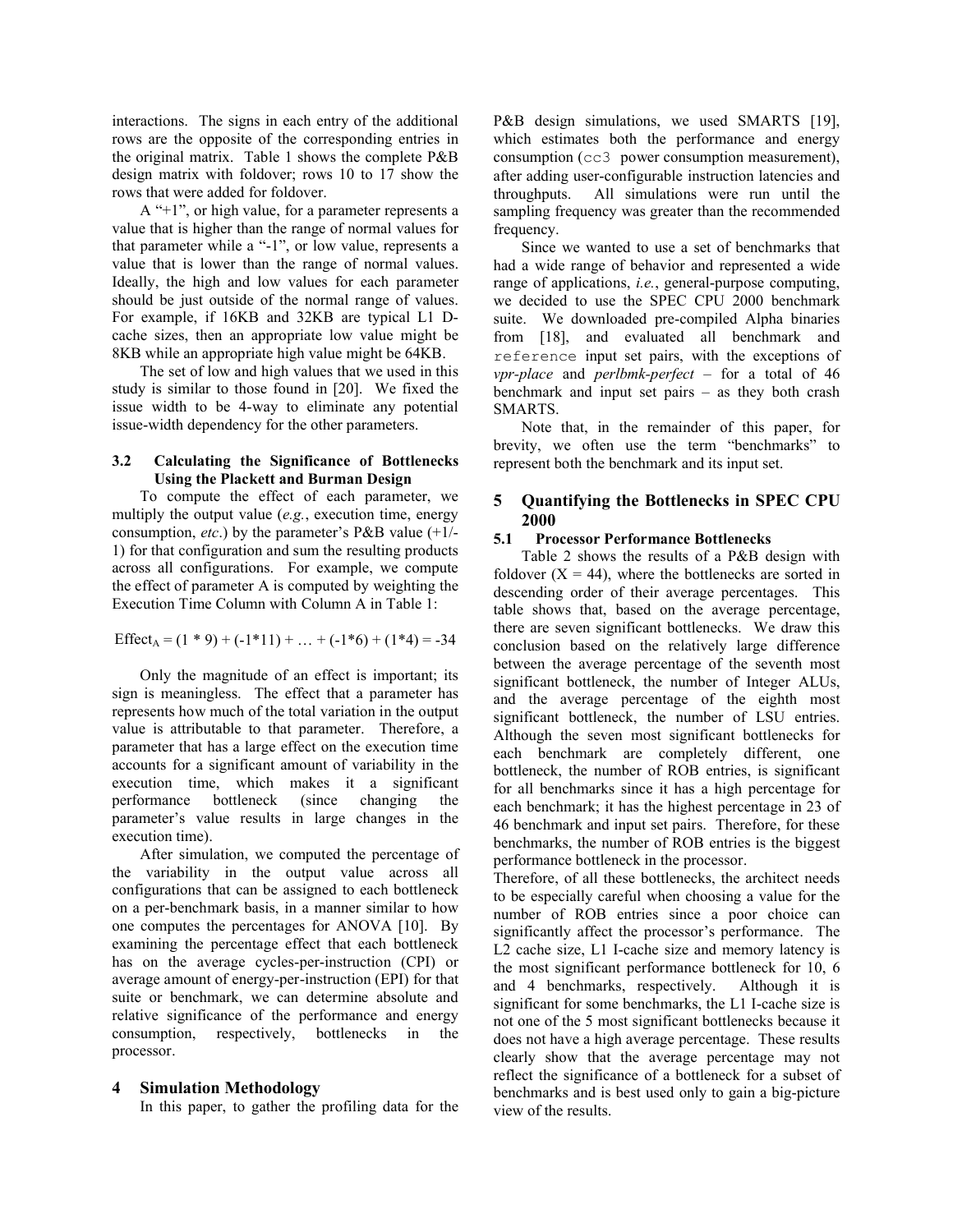| Parameter                                         | gzip-graphi    | $\emph{s}$     | mnSo.d-dr.S | gzip-random    | gzip-source | wupwise     | swim | mgrid          | upplu | $vpr$ -route | $sec-166$ | $\sec - 200$ | $\emph{gcc-expr}$ | gcc-integrate | gcc-scilab | mesa           | galgel | $art-110$ | $a$ rt-470       | mcf        | equake | crafy          | facerec          | duwn                               | lucas            | $f$ ma $3d$           | parser                | structk               | $\emph{con-cook}$ | eon-kajiya       | perlbmk-diffmail<br>eon-rushm | perlbmk-maker                | 535<br>perlbmk-splitmail | $\mathcal{R}$<br>splitmail<br>perlbmk- | $85\theta$<br>splitmail<br>perlbmk- | perlbmk-s splitmail 957 | $\it gap$ | vortex-1 | vortex-2 | vortex-3 | bzip2-graphic | bzip2-progran | bzip2-source | apsi | Jow      | $A\emph{range}$  |
|---------------------------------------------------|----------------|----------------|-------------|----------------|-------------|-------------|------|----------------|-------|--------------|-----------|--------------|-------------------|---------------|------------|----------------|--------|-----------|------------------|------------|--------|----------------|------------------|------------------------------------|------------------|-----------------------|-----------------------|-----------------------|-------------------|------------------|-------------------------------|------------------------------|--------------------------|----------------------------------------|-------------------------------------|-------------------------|-----------|----------|----------|----------|---------------|---------------|--------------|------|----------|------------------|
| <b>ROB</b> Entries                                |                | 26.7 28.3      | 20.0        |                |             |             |      |                |       |              |           |              |                   |               |            |                |        |           |                  |            |        |                |                  | 24 :                               |                  |                       |                       |                       |                   |                  |                               |                              |                          |                                        |                                     |                         |           |          |          |          |               |               |              |      |          |                  |
| L2 Cache Size                                     | 11             |                |             |                |             |             |      |                |       |              |           |              |                   |               |            |                |        |           |                  |            |        |                |                  |                                    |                  |                       |                       |                       |                   |                  |                               |                              |                          |                                        |                                     |                         |           |          |          |          |               |               |              |      |          |                  |
| <b>Memory Latency First</b>                       | 0.5            |                |             |                |             |             |      |                |       |              |           |              |                   |               |            |                |        |           |                  |            |        |                |                  |                                    |                  | 6.5                   |                       | 0.3                   | 0.2               |                  | $_{0.2}$                      |                              |                          |                                        |                                     |                         |           |          |          |          |               |               |              |      |          |                  |
| <b>L2 Cache Latency</b>                           | 2.3            |                | 5.6         | 2.S            |             |             |      |                |       |              |           |              |                   |               |            |                |        |           |                  |            | 24     |                |                  |                                    |                  |                       | 5.1                   | 6.8                   | 15.6              | 16.              | 15.4                          |                              |                          |                                        |                                     |                         |           |          |          |          |               |               |              |      |          | 6.3              |
| <b>BPred Type</b>                                 | 16.6           |                | 24          |                |             |             |      |                |       |              |           |              |                   |               |            |                |        |           |                  |            |        |                |                  |                                    |                  |                       |                       |                       |                   |                  |                               |                              |                          |                                        |                                     |                         |           |          |          |          |               |               |              |      |          | 5.2              |
| L1 I-Cache Size                                   | 0.3            |                |             |                |             |             |      |                |       |              |           |              |                   |               |            |                |        |           |                  |            |        |                |                  |                                    |                  |                       |                       |                       |                   |                  |                               |                              | 2.3                      | $\overline{4}$                         |                                     |                         |           |          |          |          |               |               |              |      |          | 5.1              |
| Int ALUs                                          | 16.4           |                |             |                |             |             |      |                |       |              |           |              |                   |               |            |                |        |           |                  |            |        |                |                  |                                    |                  |                       |                       |                       |                   |                  |                               |                              |                          |                                        |                                     |                         |           |          |          |          |               |               |              |      |          | 4.0              |
| <b>LSU</b> Entries                                |                |                |             |                |             |             |      |                |       |              |           |              |                   |               |            |                |        |           |                  |            |        |                |                  |                                    |                  |                       |                       |                       |                   |                  |                               |                              |                          |                                        |                                     |                         |           |          |          |          |               |               |              |      |          | 2.6              |
| L1 D-Cache Latency                                | 4.3            |                |             | $\Delta$ 1     |             |             |      |                |       |              |           |              |                   |               |            |                |        | $\Omega$  | $\overline{0}$ . | $\Omega$   |        |                |                  | 0.7                                |                  |                       | 2.8                   |                       | 21                |                  | 2.2                           | 29                           |                          |                                        |                                     |                         |           |          |          |          |               |               |              |      | $\theta$ | 2.2              |
| <b>L1 I-Cache Block Size</b>                      | 0.1            |                |             | $\mathbf{0}$   |             |             |      |                |       |              |           |              |                   |               |            |                |        |           |                  |            |        |                | $\Omega$         | $\Omega$                           |                  |                       | $0^{\circ}$           |                       |                   |                  | 4.8                           |                              |                          |                                        |                                     |                         |           |          |          |          |               |               |              |      |          | 1.6              |
| <b>Memory Bandwidth</b>                           | 0.1            |                |             |                |             |             | 42   |                |       |              |           |              |                   |               |            |                |        |           | 22               |            | -5.1   |                | 2.0              | 2.2                                |                  |                       |                       | 0.0                   | 0.1               |                  | 0.1                           | 0.4                          | 0 <sub>0</sub>           |                                        |                                     |                         |           |          |          |          |               |               |              |      |          |                  |
| <b>L1 D-Cache Size</b>                            | 0.7            |                |             |                |             |             |      |                |       |              |           |              |                   |               |            |                |        |           |                  |            |        | $\overline{2}$ | 0 <sup>0</sup>   | 0.1                                |                  | 0.5                   |                       | 2.2                   | 2.6               |                  | 2.5                           |                              | 0.2                      |                                        |                                     |                         |           |          |          |          |               |               |              |      |          |                  |
| <b>L1 D-Cache Block Size</b>                      | 0.2            | $\Omega$       | 0.2         | 0.4            |             | $2^{\circ}$ |      |                |       |              |           |              |                   |               |            | 0 <sup>0</sup> |        |           | $\mathbf{0}$ .   | $\Omega$   |        | $\Omega$       | 0.9              | 0.7                                |                  |                       | 0.6                   | 0.2                   | 0.0               | 0.0              | 0.1                           | 0.1<br>0 <sup>1</sup>        | $^{\circ}$               |                                        | 0 <sup>0</sup>                      |                         |           |          |          |          |               |               |              |      |          | 1.1              |
| <b>D-TLB</b> Size                                 |                |                | $\Omega$    |                |             |             |      | 2.3            |       |              |           |              |                   |               |            | 0.5            |        |           |                  |            |        |                | $\Omega$         | 0.8                                |                  | 0.5                   | 0.8                   | 0.1                   | 0.1               |                  | 0.1                           | 0.2                          |                          |                                        |                                     |                         |           |          |          |          |               |               |              |      |          | 1 <sub>0</sub>   |
| <b>I-TLB Page Size</b>                            | 0.3            |                | 0.3         | 0.4            |             |             |      |                |       |              |           |              |                   |               |            | 0.3            | -5     |           | $0$ .            |            |        |                | $\mathbf{0}$ .   | 0.2                                |                  | 0.1                   | 0.2                   | 0.0                   | 0.0               | 0.0              | 0.0                           | 0.5                          |                          |                                        |                                     |                         |           |          |          |          |               |               |              |      |          | 0.8              |
| L1 D-Cache Associativity                          |                |                |             |                |             |             |      |                |       |              |           |              |                   |               |            |                |        |           |                  |            |        |                |                  | $\Omega$                           |                  |                       |                       | 0 (                   |                   |                  | 0 <sub>0</sub>                |                              |                          |                                        |                                     |                         |           |          |          |          |               |               |              |      |          |                  |
| <b>L2 Cache Associativity</b>                     |                |                |             |                |             |             |      |                |       |              |           |              |                   |               |            |                |        |           |                  |            |        |                |                  |                                    |                  |                       |                       |                       |                   |                  | 0.0                           | 0.4                          |                          |                                        |                                     |                         |           |          |          |          |               |               |              |      |          | 0.7              |
| <b>Int ALU Latencies</b>                          |                |                |             |                |             |             |      |                |       |              |           |              |                   |               |            |                |        |           |                  |            |        |                |                  |                                    |                  |                       |                       | 0.2                   | 0.1               |                  | 0.1                           |                              |                          |                                        |                                     |                         |           |          |          |          |               |               |              |      |          | 0.6              |
| <b>BPred Misprediction Penalty</b>                |                |                |             | 0 <sup>8</sup> |             |             |      |                |       |              |           |              |                   |               |            |                |        |           |                  |            |        |                | $0$ .            | 0.                                 |                  |                       | 0.8                   | 0.0                   | 0.2               |                  | 0.2                           | 0 <sup>0</sup>               |                          |                                        |                                     |                         |           |          |          |          |               |               |              |      |          | 0.4              |
| <b>D-TLB Associativity</b>                        | 0.0            |                |             |                |             |             |      |                |       |              |           |              |                   |               |            | 0 <sup>3</sup> |        |           | 0.               |            |        |                | $\mathbf{0}$     | $^{\circ}$                         |                  |                       | 0.0                   | 0.1                   | 0.1               |                  | 0.1                           | 0.2                          |                          |                                        |                                     |                         |           |          |          |          |               |               |              |      |          | 0.4              |
| <b>FP Square Root Latency</b>                     | 0.1            |                |             |                |             |             |      |                |       |              |           |              |                   |               |            |                |        |           |                  |            |        |                |                  |                                    |                  |                       |                       |                       |                   |                  | 0.0                           |                              |                          |                                        |                                     |                         |           |          |          |          |               |               |              |      |          | 0.4              |
| <b>L2 Cache Block Size</b>                        |                |                |             |                |             |             |      |                |       |              |           |              |                   |               |            |                |        |           |                  |            |        |                |                  |                                    |                  |                       |                       |                       |                   |                  | 0                             |                              |                          |                                        |                                     |                         |           |          |          |          |               |               |              |      |          | 0.4              |
| FP ALU Latencies                                  | 0.1            | $\Omega$       |             | $\Omega$       |             |             |      |                |       |              |           |              |                   |               |            | 0.2            |        |           |                  |            |        |                |                  | $\Omega$                           |                  | 0.0                   | 0.0                   | 3.4                   | 0.3               | $\Omega$         | 0.3                           | 0 <sup>0</sup>               |                          |                                        |                                     |                         |           |          |          |          |               |               |              |      |          | 0.3              |
| Placeholder #2                                    | 0.3            |                |             | 0.             |             |             |      |                |       |              |           |              |                   |               |            |                |        |           |                  |            |        |                |                  | 0.3                                |                  | 0.4<br>0 <sub>6</sub> | 0.3<br>0.1            | 0.0                   | 0.2<br>0.5        |                  | 0.3<br>0.4                    | 0.3<br>0.4<br>0 <sup>1</sup> | 0.4                      |                                        |                                     |                         |           |          |          |          |               |               |              |      |          | 0.3<br>0.3       |
| <b>FP Multiply Latency</b>                        | 0.2            |                |             |                |             |             |      |                |       |              |           |              |                   |               |            |                |        |           |                  |            |        |                |                  |                                    |                  |                       |                       |                       |                   |                  |                               |                              |                          |                                        |                                     |                         |           |          |          |          |               |               |              |      |          |                  |
| Placeholder #1                                    |                |                |             | 0.2            |             |             |      |                |       |              |           |              |                   |               |            |                |        |           |                  |            | 0.2    |                | 0 <sup>2</sup>   | 0.3                                | 0.               | 0.3                   | 0.1                   | 0.0                   | 0.0               | 0.0              | 0.0                           | 0.0                          |                          |                                        |                                     |                         |           |          |          |          |               |               |              |      |          | 0.3              |
| <b>I-TLB Latency</b>                              | 0.1            |                |             | 0.2            |             |             |      |                |       |              |           |              |                   |               |            |                |        |           | $\mathbf{0}$     |            |        |                | $\Omega$         | 0.1<br>0                           |                  | 0.2                   | 0.0<br>0 <sup>1</sup> | 0.1<br>0 <sub>4</sub> | 0.2               | $\theta$         | 0.3<br>0 <sup>1</sup>         | 0 <sup>2</sup>               | $^{\circ}$               |                                        |                                     |                         |           |          |          |          |               |               |              |      |          | 0.3<br>0.2       |
| <b>Instruction Fetch Queue Entries</b>            | 0 <sub>0</sub> |                |             |                |             |             |      |                |       |              |           |              |                   |               |            | 0.1            |        |           |                  |            |        |                |                  | 0.4                                |                  | 0.1                   | 0.2                   | 0.2                   | 0 <sub>0</sub>    |                  | 0.0                           |                              |                          |                                        |                                     |                         |           |          |          |          |               |               |              |      |          | 0.2              |
| FP Mult/Div                                       | 0.0            |                |             |                |             |             |      |                |       |              |           |              |                   |               |            | 0 <sup>0</sup> |        |           |                  |            |        |                |                  | $\Omega$                           |                  | 0 <sup>0</sup>        | 0.0                   | 0.0                   | 0.1               | $\Omega$         | 0.1                           | 0.3                          |                          |                                        |                                     |                         |           |          |          |          |               |               |              |      |          | 0.2              |
| Int Mult/Div                                      |                |                |             |                |             |             |      |                |       |              |           |              |                   |               |            | 0.1            |        |           |                  |            |        |                |                  |                                    |                  |                       |                       |                       |                   |                  |                               |                              |                          |                                        |                                     |                         |           |          |          |          |               |               |              |      |          | 0.2              |
| <b>Return Address Stack Entries</b>               | 0.5            |                |             |                |             |             |      |                |       |              |           |              |                   |               |            | 0.2            |        |           |                  |            |        |                | 0.0<br>0.3       | $\overline{0}$ .<br>$\mathbf{0}$ . |                  | 0.4<br>0.0            | 0.0<br>0.7            | 0.0<br>0.1            | 0.2<br>0.0        |                  | 0.2<br>0.0                    | 0.2<br>0.8                   |                          |                                        |                                     |                         |           |          |          |          |               |               |              |      |          | 0.2              |
| <b>L1 I-Cache Associativity</b><br><b>FP ALUs</b> |                |                |             |                |             |             |      |                |       |              |           |              |                   |               |            |                |        |           |                  |            |        |                | $\Omega$         | 0.1                                |                  | 0.1                   | 0.0                   | 0.4                   | 0.6               |                  | 0.0                           | 0.3                          |                          |                                        |                                     |                         |           |          |          |          |               |               |              |      |          | 0.2              |
| <b>BTB</b> Entries                                | 0.2            |                | 0.          | 0 <sup>1</sup> |             |             |      | 0 <sup>2</sup> |       |              |           |              |                   |               |            | 0.0            |        |           | 0                |            |        |                | 0.2              | 0.0                                |                  | 0.0                   | 0.5                   | 0.0                   | 0.1               | $\theta$ .       | 0.1                           | 0.2                          | 0.0                      |                                        | 0 <sup>1</sup>                      |                         |           |          |          |          |               |               |              |      |          | 0.2              |
| <b>L1 I-Cache Latency</b>                         | 0.0            |                |             |                |             |             |      |                |       |              |           |              |                   |               |            |                |        |           |                  |            |        |                |                  |                                    |                  |                       | 0 <sub>0</sub>        | 0.1                   | 0.1               |                  | 0.1                           |                              |                          |                                        |                                     |                         |           |          |          |          |               |               |              |      |          | 0.2              |
| <b>Int Divide Latency</b>                         | 0.1            |                |             |                |             |             |      |                |       |              |           |              |                   |               |            |                |        |           |                  |            |        |                | $\Omega$         | 0.0                                |                  |                       | 0.1                   | 0 <sup>1</sup>        | 06                |                  | $^{\circ}$                    | 01                           |                          |                                        |                                     |                         |           |          |          |          |               |               |              |      |          | $\overline{0}$ . |
| <b>FP Divide Latency</b>                          | 0 <sub>0</sub> |                |             |                |             |             |      |                |       |              |           |              |                   |               |            |                |        |           |                  |            |        |                |                  |                                    |                  |                       |                       | 0.1                   |                   |                  | 0.                            |                              |                          |                                        |                                     |                         |           |          |          |          |               |               |              |      |          | 0.1              |
| <b>Memory Ports</b>                               | 0.1            |                |             |                |             |             |      |                |       |              |           |              |                   |               |            |                |        |           |                  |            |        |                |                  | $\Omega$                           |                  | 0.1                   | 0 <sub>0</sub>        | 0.1                   | 0.1               |                  | 0.                            | 0.1                          | 0.3                      |                                        |                                     |                         |           |          |          |          |               |               |              |      |          | 0.1              |
| <b>Int Multiply Latency</b>                       |                |                |             |                |             |             |      |                |       |              |           |              |                   |               |            |                |        |           |                  |            |        |                |                  | 0 <sup>0</sup>                     |                  |                       | $\Omega$              | 0.0                   | 0.3               |                  | 0.2                           | 0.1                          |                          |                                        |                                     |                         |           |          |          |          |               |               |              |      |          | 0.1              |
| <b>I-TLB Associativity</b>                        | 0.0            |                |             | $\Omega$       |             |             |      |                |       |              |           |              |                   |               |            | 0.1            |        |           |                  |            |        |                |                  | $\Omega$                           |                  | $\overline{0}$ .      | 0.1                   | 0.0                   | 0 <sub>0</sub>    |                  | 0.0                           | $^{\circ}$                   | 0.1                      |                                        |                                     |                         |           |          |          |          |               |               |              |      |          | 0.1              |
| <b>I-TLB Size</b>                                 | 0.0            |                |             | 0 <sup>0</sup> |             |             |      |                |       |              |           |              |                   |               |            |                |        |           |                  |            |        |                | $\overline{0}$ . | 0.1                                | $\overline{0}$ . | 0.0                   | 0.0                   | 0.0                   | 0.0               |                  | 0.0                           | 0.1<br>0 <sub>1</sub>        |                          |                                        |                                     |                         |           |          |          |          |               |               |              |      |          | 0.1              |
| <b>BTB</b> Associativity                          | 0.0            | $\overline{0}$ |             |                |             |             |      |                |       |              |           |              |                   |               |            |                |        |           |                  |            |        |                |                  | 0.0                                |                  | 0.0                   | 0.0                   | 0.0                   | 0.0               |                  | 0.0                           | 0.0                          |                          |                                        |                                     |                         |           |          |          |          |               |               |              |      |          | 0.0              |
| <b>Speculative Branch Update</b>                  | 0.0            | 0.0            | 0.0         | 0.0            |             |             |      |                |       |              |           | 0.0          |                   |               |            | 0.0            |        |           | 0.0              | $^{\circ}$ |        |                | 0.0              | 0.0                                | 0.2              | 0.0                   | 0.0                   | 0.0                   | 0.0               | $\overline{0}$ . | 0.0                           | 0.0                          | 0.2                      | 0.2                                    | 0.0                                 |                         |           |          |          |          |               |               |              |      |          |                  |

# **Table 2. Plackett and Burman design results for all performance bottlenecks; sorted in descending order of the percentage of the total variation accounted for by each bottleneck.**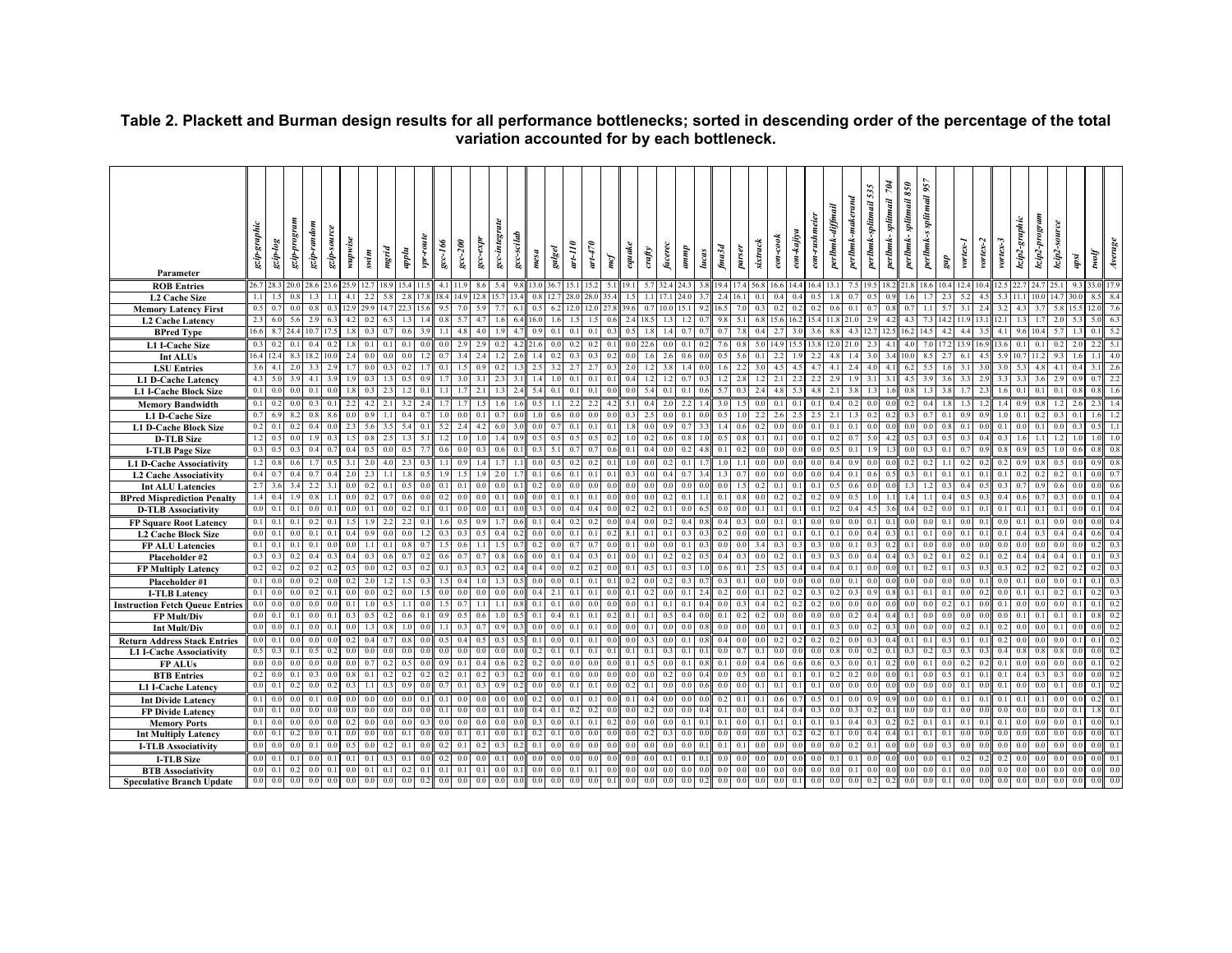|                                                          | szip-graphic     | $\emph{s}$ ordiza | gzip-program   | gzip-random    | gzip-source | wupwise  |                |                       |                | vpr-route | $gcc-166$      | $\mathit{gc}c\text{-}2\theta\theta$ | $sec$ -expr    | gcc-integrate    | gcc-scilab   |                |        | $ar-110$ | $a$ rt $\rightarrow$ 70 |     | equake |        |            |          |               |                |                | $s$ ixtrack    | $\emph{con-cook}$ | eon-kajiya | eon-rushmeie   | perlbmk-diffmail<br>perlbmk-maker | 535<br>perlbmk-splitmail   | $\tilde{\mathcal{P}}$<br>iail<br>splitm<br>perlbmk- | splitmail 850<br>perlbmk- | perlbmk-s splitmail 957 |                | vortex-1 | vortex-2 | vortex-3 | bzip2-graphic | bzip2-program | bzip2-source   |      |          | Average        |
|----------------------------------------------------------|------------------|-------------------|----------------|----------------|-------------|----------|----------------|-----------------------|----------------|-----------|----------------|-------------------------------------|----------------|------------------|--------------|----------------|--------|----------|-------------------------|-----|--------|--------|------------|----------|---------------|----------------|----------------|----------------|-------------------|------------|----------------|-----------------------------------|----------------------------|-----------------------------------------------------|---------------------------|-------------------------|----------------|----------|----------|----------|---------------|---------------|----------------|------|----------|----------------|
|                                                          |                  |                   |                |                |             |          | swim           | mgrid                 | upplu          |           |                |                                     |                |                  |              | mesa           | galgel |          |                         | mcf |        | $_{c}$ | facerec    | duun     | lucas         | fma3d          | parser         |                |                   |            |                |                                   |                            |                                                     |                           |                         | $\it gap$      |          |          |          |               |               |                | apsi | fjons    |                |
| Parameter                                                |                  |                   |                |                |             |          |                |                       |                |           |                |                                     |                |                  |              |                |        |          |                         |     |        |        |            |          |               |                |                |                |                   |            |                |                                   |                            |                                                     |                           |                         |                |          |          |          |               |               |                |      |          |                |
| <b>BTB</b> Associativity                                 | 13.6 16.8        |                   | 14.6           |                |             |          |                |                       |                |           |                |                                     |                |                  |              |                |        |          |                         |     |        |        |            |          |               |                |                |                |                   |            |                |                                   |                            |                                                     |                           |                         |                | 171      |          |          |               | ' 14          |                |      |          |                |
| <b>BTB</b> Entries                                       | 143              |                   |                |                |             |          |                |                       |                |           |                |                                     |                |                  |              |                |        |          |                         |     |        |        |            |          |               |                |                |                |                   |            |                |                                   |                            |                                                     |                           |                         |                |          |          |          |               |               |                |      |          | 12.6           |
| <b>BPred Type</b>                                        | 16.1             |                   | 22.2           |                |             |          |                | 0.6                   |                |           |                |                                     |                |                  |              |                |        |          |                         |     |        |        |            |          |               | 0 <sup>4</sup> |                |                |                   |            | 5.8            |                                   | 14.0                       | 13.                                                 |                           | ا 4                     |                |          |          |          |               |               |                |      |          | 6.5            |
| <b>Memory Latency First</b>                              | 0.0 <sub>1</sub> |                   |                |                |             |          |                |                       |                |           | 6.             |                                     |                |                  |              |                |        |          |                         |     |        |        |            |          |               |                |                |                |                   |            | 0.2            | 0.2                               |                            | 0.3<br>$\mathbf{0}$ .                               |                           |                         |                |          |          |          |               |               |                |      |          | 4.5            |
| <b>L2 Cache Latency</b>                                  | 0.5              |                   |                |                |             |          |                |                       |                |           |                |                                     |                |                  |              |                |        |          |                         |     |        |        |            |          |               |                |                |                |                   |            |                |                                   |                            |                                                     |                           |                         |                |          |          |          |               |               |                |      |          | 4.4            |
| L1 I-Cache Size                                          | 19114            |                   | 9.1            |                |             |          |                |                       |                |           | 3:             |                                     |                |                  |              |                |        |          |                         |     |        |        |            |          |               |                |                |                |                   |            | $\mathbf{0}$   |                                   |                            | 35<br>$\overline{2}$                                |                           | 2.1                     |                |          |          |          |               |               |                |      |          | 3.5            |
| L2 Cache Size                                            | 5.3              |                   |                |                |             |          |                |                       |                |           |                |                                     |                |                  |              |                |        |          |                         |     |        |        |            |          |               |                |                |                |                   |            |                | 43                                |                            |                                                     |                           |                         |                |          |          |          |               |               |                |      |          | 3.3            |
| <b>ROB</b> Entries                                       |                  |                   |                |                |             |          |                |                       |                |           | 0 <sup>1</sup> |                                     |                |                  |              |                |        |          |                         |     |        |        |            |          |               |                |                |                |                   |            |                | 0.5                               |                            | 0.4<br>$\Omega$                                     |                           |                         |                |          |          |          |               |               | 24             |      | П        | 2.9<br>2.6     |
| <b>L1 D-Cache Size</b>                                   | 2.4<br>0.1       | $\theta$          | 0.1            | 0.1            |             |          | 50             | 0 <sup>0</sup><br>3.0 |                |           | 5.5            |                                     |                |                  |              |                |        |          | $\mathbf{0}$            |     | 2.0    |        |            | 12       |               |                | 0.5            | 0 <sub>4</sub> |                   |            | 16<br>$_{0.0}$ | 0.0                               | 0.1                        | 2.5<br>0.1<br>0.1                                   | 0.0                       |                         |                |          |          |          |               |               | 0 <sup>1</sup> |      | $\Omega$ | 1.0            |
| <b>L1 D-Cache Block Size</b>                             |                  |                   |                |                |             |          |                |                       |                |           |                |                                     |                |                  |              |                |        |          |                         |     |        |        |            |          |               |                |                |                |                   |            |                |                                   |                            |                                                     |                           |                         |                |          |          |          |               |               |                |      |          |                |
| <b>Memory Bandwidth</b>                                  | 0.1              | $\Omega$          |                | 0.1            |             |          |                |                       |                |           |                | 0.9                                 | 0.9            |                  | 0.8          | 0.1            |        |          | 3.0                     |     | 2.5    |        | 2.0        | 2.3      |               |                | 0.6            | 0.1            | 0.0               | $\Omega$   | 0.0            | 0.1                               | 0 <sub>0</sub>             | 0.1<br>$\overline{0}$ .                             | 0.1                       | 0 <sub>2</sub>          |                |          |          |          |               |               |                |      |          | 1.0            |
| Int ALUs                                                 | 3.1<br>1.3       |                   | 0.7            |                |             |          | $\mathbf{0}$ . | 0.1                   |                |           | $0$ .<br>2.5   |                                     |                |                  |              | 0 <sup>0</sup> |        |          |                         |     |        |        |            |          | $\mathcal{D}$ | 0.1            | 1.4            | 0.0            |                   | $\theta$   | 0.5<br>0.0     | 0.3                               | 04                         | 0.9<br>0.4<br>0.3                                   | $^{\circ}$                |                         |                |          |          |          |               |               |                |      |          | 0.9<br>0.9     |
| <b>FPALUs</b>                                            |                  |                   |                |                |             |          |                |                       |                |           | 0 <sup>1</sup> |                                     |                |                  |              |                |        |          |                         |     |        |        |            |          |               | 2.9            | $\mathbf{0}$ . |                |                   |            | 3 <sub>1</sub> |                                   |                            |                                                     |                           |                         |                |          |          |          |               |               |                |      |          | 0.9            |
| <b>L1 I-Cache Block Size</b>                             | 0.6              |                   |                |                |             |          | 0.6            | 0.8                   |                |           |                |                                     |                |                  |              | $^{\circ}$     |        |          |                         |     |        |        |            |          |               |                | $\theta$ .     |                |                   |            |                |                                   |                            |                                                     |                           |                         |                |          |          |          |               |               |                |      |          | 0.9            |
| <b>L1 D-Cache Latency</b>                                | 0.5              |                   | 0.1            |                |             |          |                |                       |                |           | 0              |                                     |                |                  |              | 0 <sup>2</sup> |        |          |                         |     |        |        |            |          |               |                | $\Omega$       |                |                   |            |                |                                   |                            | 2.5<br>$\overline{2}$                               | 0.3                       |                         |                |          |          |          |               |               |                |      |          | 0 <sub>6</sub> |
| <b>D-TLB</b> Size                                        | 0.1              |                   |                |                |             |          |                |                       |                |           | 0 <sub>0</sub> |                                     |                |                  |              |                |        |          |                         |     |        |        |            |          |               |                | $\mathbf{0}$ . |                |                   |            | 0.             |                                   |                            | 0.9                                                 |                           |                         |                |          |          |          |               |               |                |      |          | 0.6            |
| <b>I-TLB Page Size</b>                                   |                  |                   |                |                |             |          |                | 0 <sub>4</sub>        |                |           |                |                                     |                |                  |              |                |        |          |                         |     |        |        |            |          |               |                |                |                |                   |            |                |                                   |                            |                                                     |                           |                         |                |          |          |          |               |               |                |      |          | 0.5            |
| <b>FP Multiply Latency</b><br><b>L2 Cache Block Size</b> |                  |                   |                |                |             |          |                |                       |                |           | 0.             |                                     |                |                  |              |                |        |          |                         |     |        |        |            |          |               |                |                |                |                   |            | 0.4            |                                   | 0.3                        |                                                     |                           |                         |                |          |          |          |               |               |                |      |          | 0.5            |
| <b>LSU</b> Entries                                       | 0.0              |                   |                | 0 <sub>0</sub> |             |          | 0              | 0 <sup>0</sup>        |                |           | 0.0            |                                     |                |                  |              | 0 <sup>5</sup> |        |          |                         |     |        |        |            |          |               |                | $^{0}$         |                |                   |            |                |                                   | $\theta$                   |                                                     |                           |                         |                |          |          |          |               |               |                |      |          | 0.4            |
| L2 Cache Associativity                                   |                  |                   |                |                |             |          |                | 0.1                   |                |           |                |                                     |                |                  |              |                |        |          |                         |     |        |        |            |          |               |                |                |                |                   |            |                |                                   |                            |                                                     |                           |                         |                |          |          |          |               |               |                |      |          | 0.4            |
| <b>FP Mult/Div</b>                                       |                  |                   |                |                |             |          |                |                       |                |           |                |                                     |                |                  |              |                |        |          |                         |     |        |        |            |          |               |                | $\Omega$       |                |                   |            |                |                                   |                            |                                                     |                           |                         |                |          |          |          |               |               |                |      |          | 0.3            |
| L1 D-Cache Associativity                                 | 0.3              |                   | $\Omega$       |                |             |          |                |                       |                |           | 0.3            |                                     |                |                  | $\Omega$     |                |        |          |                         |     |        |        |            |          |               |                | 0.1            |                |                   |            | 0.0            | 0 <sup>0</sup>                    |                            | 0.3                                                 |                           |                         |                |          |          |          |               |               |                |      |          | 0.3            |
| <b>L1 I-Cache Associativity</b>                          |                  |                   |                |                |             |          |                | 0.0                   |                |           | 0.0            | 0.0                                 | 0.0            |                  |              | 0.4            |        |          |                         |     |        |        |            |          |               | 0.1            |                |                |                   |            | 0.0            | 0.7                               | 0 <sub>0</sub>             | 0.3                                                 |                           |                         |                |          |          |          |               |               |                |      |          | 0.3            |
| <b>BPred Misprediction Penalty</b>                       | 0.4              |                   |                |                |             |          |                |                       |                |           | 0.3            | 0 <sub>0</sub>                      | 0 <sup>1</sup> |                  |              |                |        |          |                         |     |        |        |            |          |               |                | $\mathbf{0}$ . |                |                   |            | 0.1            |                                   |                            | 0.1<br>$\theta$ .                                   |                           |                         |                |          |          |          |               |               |                |      |          | 0.3            |
| <b>D-TLB Associativity</b>                               | 0.0              |                   |                |                |             |          |                |                       |                |           | 0.1            |                                     |                |                  |              |                |        |          |                         |     |        |        |            |          |               |                |                |                |                   |            | 0.0            | 0.2                               |                            |                                                     |                           |                         |                |          |          |          |               |               |                |      |          | 0.3            |
| Placeholder #1                                           | 0.0              | 0 <sub>0</sub>    | 0 <sup>1</sup> |                |             |          |                |                       |                |           | $\Omega$       |                                     | 0 <sup>4</sup> |                  |              |                |        |          |                         |     |        |        |            |          |               |                | 0 <sup>0</sup> |                |                   |            | 0.1            | 0 <sup>0</sup>                    |                            | 0.1<br>0.1                                          |                           |                         |                |          |          |          |               |               |                |      |          | 0.3            |
| <b>Int Divide Latency</b>                                |                  |                   |                |                |             |          |                |                       |                |           | 0              |                                     |                |                  |              |                |        |          |                         |     |        |        |            |          |               |                |                |                |                   |            | $^{\circ}$     |                                   |                            |                                                     |                           |                         |                |          |          |          |               |               |                |      |          | 0.2            |
| <b>Instruction Fetch Queue Entries</b>                   | 0.1              |                   | $\mathbf{0}$   |                |             |          |                |                       |                |           |                |                                     |                |                  |              |                |        |          |                         |     |        |        |            | $\Omega$ |               |                | $\theta$ .     |                |                   |            | 0 <sub>0</sub> | 0.2                               | 0 <sup>1</sup><br>$\Omega$ |                                                     |                           |                         |                |          |          |          |               |               |                |      |          | 0.2            |
| <b>FP ALU Latencies</b>                                  | 0.0              |                   |                |                |             |          |                |                       |                |           |                |                                     |                |                  |              |                |        |          |                         |     |        |        |            |          |               |                | 0.0            |                |                   |            | 0.3            | 0 <sub>0</sub>                    | 0.1<br>04                  |                                                     |                           |                         |                |          |          |          |               |               |                |      |          | 0.2            |
| <b>Speculative Branch Update</b>                         | 0.0              |                   |                |                |             |          |                | 0.3                   |                |           | 0.             |                                     | $\theta$       |                  |              |                |        |          |                         |     |        |        |            |          |               |                | 0.0            |                |                   |            | 0.0            | 0.0                               |                            |                                                     |                           |                         |                |          |          |          |               |               |                |      |          |                |
| <b>FP Square Root Latency</b>                            | 0 <sub>0</sub>   |                   |                |                |             |          | $\theta$       | 0.6                   | 0 <sub>6</sub> |           | 0 <sup>1</sup> |                                     |                |                  |              |                |        |          |                         |     |        |        |            |          |               |                | $\Omega$       |                |                   |            | 0.1            | 0.2                               |                            | 0.0                                                 |                           |                         |                |          |          |          |               |               |                |      |          | 0.2            |
| <b>Int Multiply Latency</b>                              | 0.0              |                   |                |                |             |          |                | 0.3                   |                |           | 0.2            |                                     |                |                  |              |                |        |          |                         |     |        |        |            |          |               |                |                |                |                   |            | 0.3            | 0.1                               |                            | 0.2                                                 |                           |                         |                |          |          |          |               |               |                |      |          | 0.2            |
| <b>I-TLB Latency</b>                                     | 0.0              | 0 <sup>0</sup>    | 0.0            | 0 <sub>0</sub> |             |          | 0.1            | 0.0                   | 0.1            |           | 0.1            | 0 <sub>0</sub>                      | 0 <sub>0</sub> | $\theta$         | $\Omega$     | 0.1            |        |          |                         |     |        |        |            | 0.1      |               | 0 <sup>0</sup> | 0.0            | 0 <sub>1</sub> | $^{\circ}$        | $\Omega$   | 0.2            | 0.1                               | 02                         | 0.6<br>0.6                                          | 0 <sub>0</sub>            |                         |                |          |          |          |               |               |                |      | $\theta$ | 0.2            |
| Int Mult/Div                                             | 0 <sub>0</sub>   |                   |                |                |             |          |                | 0.5                   |                |           | $\Omega$       |                                     |                |                  |              |                |        |          |                         |     |        |        |            |          |               |                |                |                |                   |            | 0.0            | 0.0                               |                            | 0.3                                                 |                           |                         |                |          |          |          |               |               |                |      |          | 0.2            |
| <b>Int ALU Latencies</b>                                 | 0.5              |                   | $\Omega$       |                |             |          |                | 0.2                   |                |           | 0.1            |                                     |                |                  |              | 0.0            |        |          |                         |     |        |        |            |          |               |                | 0.3            |                |                   |            |                | 0.1                               |                            | 0.0                                                 |                           |                         |                |          |          |          |               |               |                |      |          | 0.1            |
| <b>Return Address Stack Entries</b>                      | 0 <sub>0</sub>   |                   |                |                |             |          |                | 0 <sub>4</sub>        |                |           |                |                                     |                |                  |              |                |        |          |                         |     |        |        |            |          |               |                |                |                |                   |            | 0.1            | 0.1                               | $\Omega$                   | 0                                                   |                           |                         |                |          |          |          |               |               |                |      |          | 0.1            |
| Placeholder #2                                           | 0.2              |                   |                |                |             |          |                | 0.2                   |                |           | 0.4            | $_{0.2}$                            | 03             |                  |              |                |        |          |                         |     |        |        |            |          |               | 0 <sup>0</sup> | 0.1            |                |                   |            | 0.0            | 0.1                               | 02                         | 0.0                                                 | 0.1                       |                         |                |          |          |          |               |               |                |      |          | 0.1            |
| <b>I-TLB Size</b>                                        | 0.1              |                   |                |                |             |          |                | 0.5                   | 0.2            |           | 0.2            |                                     |                |                  |              | 0 <sup>0</sup> |        |          |                         |     |        |        |            |          |               |                | $^{\circ}$     |                |                   |            | 0.1            | 0.3                               | 0 <sub>0</sub>             | 0.1<br>$\mathbf{0}$ .                               | 0 <sup>1</sup>            |                         |                |          |          |          |               |               |                |      |          | 0.1            |
| <b>Memory Ports</b>                                      | 0.0              |                   |                |                |             |          |                | 0.0                   | 0 <sub>2</sub> |           | 0.1            |                                     |                |                  |              | $\Omega$       |        |          |                         |     |        |        |            |          |               | $\Omega$       |                |                |                   |            | 0.1            | 0.0                               | 0.1                        |                                                     |                           |                         |                |          |          |          |               |               |                |      |          | 0.1            |
| <b>L1 I-Cache Latency</b>                                | 0.0              | $\overline{0}$ .  | 0.1            | 0 <sub>0</sub> |             | $\Omega$ | 0.4            | 0.0                   | 0.4            |           | 0.3            | 0.1                                 | 0.2            | $\Omega$         | $\Omega$     | 0.1            |        |          |                         |     |        |        |            |          |               |                | 0.0            | 0.1            |                   |            | 0.0            | 0.0                               | 0.2                        | 0.0<br>0.0                                          | 0 <sub>0</sub>            |                         | 0 <sub>0</sub> |          |          |          |               |               |                |      |          | 0.1            |
| <b>FP Divide Latency</b>                                 | 0.0              | 0.0               |                | 0.0            |             |          | 0.1            | 0.1                   | 0.0            |           | 0.1            | 0.1                                 | 0.1            | $\overline{0}$ . | $\mathbf{0}$ | 0.0            |        |          |                         |     |        |        |            |          |               |                | 0.0            | 0.1            |                   |            | 0.1            | 0.0                               | 0 <sup>0</sup>             | 0.0<br>$\overline{0}$ .                             | 0.0                       |                         |                |          |          |          |               |               |                |      |          | 0.1            |
| <b>I-TLB Associativity</b>                               |                  | $0.1 \ 0.0$       | 0.0            | 0.1            |             | 0.2      | 0.0            | 0.0                   | 0.1            | 0.0       | 0.2            | 0.1                                 | 0.1            | 0.2              | 0.1          | 0.1            |        |          | 0.2                     |     |        |        | $^{\circ}$ | 0.0      | 0.1           | 0.0            | 0.0            | 0.1            |                   | 0.0        | 0.0            | 0.0                               | 0.2                        | 0.0<br>0.1                                          | 0.0                       |                         |                |          |          |          |               |               |                |      |          |                |

# **Table 3. Plackett and Burman design results for all energy consumption bottlenecks; sorted in descending order of the percentage of the total variation accounted for by each bottleneck.**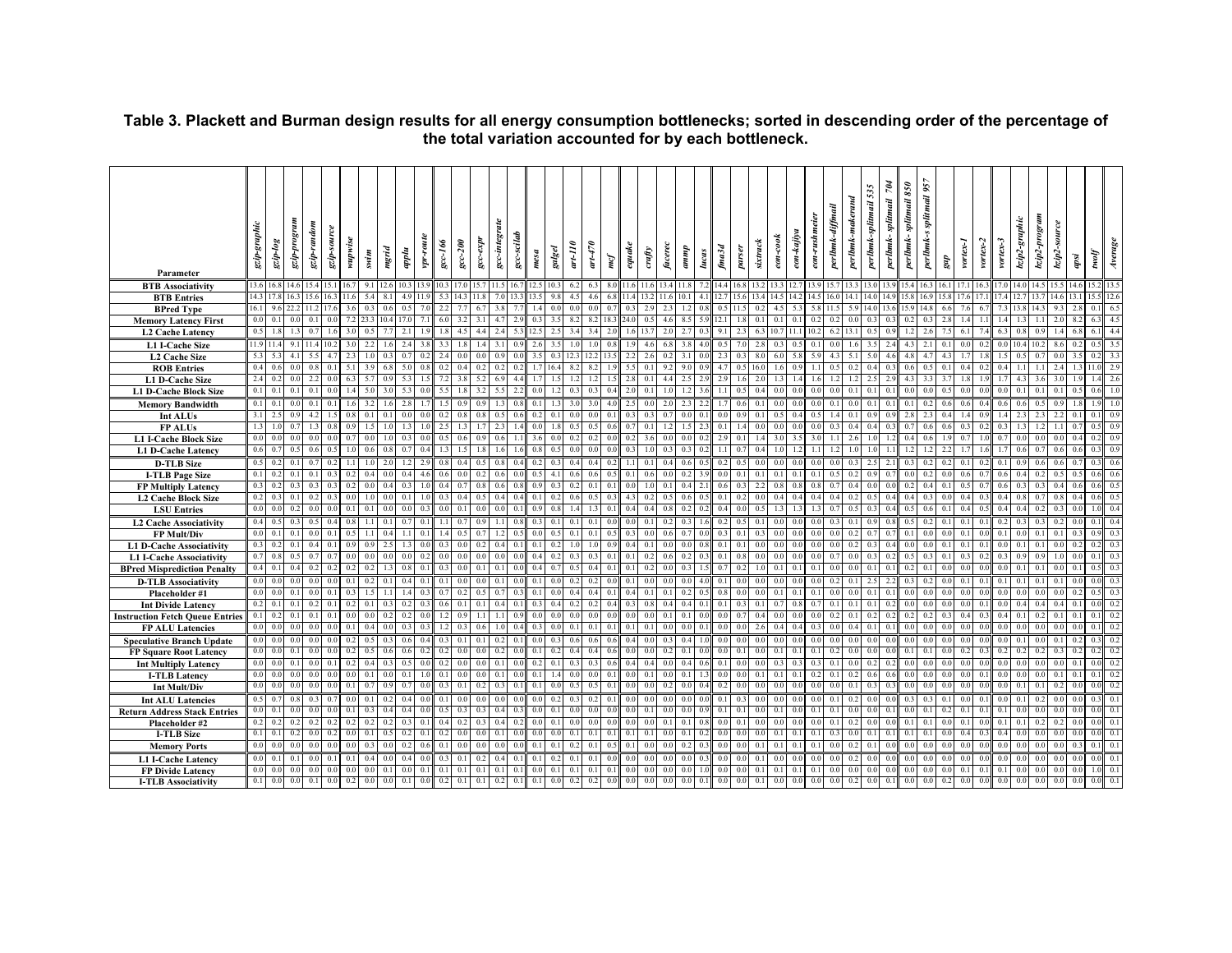Table 2 also clearly shows the effect that each benchmark has on the processor. The "effect" that a benchmark has on the processor can be defined as the set of bottlenecks that the benchmark induces in the processor. For example, for a compute-intensive benchmark, the number of functional units and the branch prediction accuracy will probably be significant performance bottlenecks. On the other hand, for a memory-intensive benchmark, the size of the L2 cache and the memory latency may be the significant bottlenecks. An example of a compute-intensive benchmark is *gzip-graphic* since combined percentages of the number of integer ALUs and the branch predictor type (*i.e.*, branch prediction accuracy) accounts for over 33% of the total variation in the CPI. An example of a memory-intensive benchmark is *mcf* since the combined percentage of the L2 cache size and the memory latency is over 63%.

#### **5.2 Processor Energy Consumption Bottlenecks**

From Table 3, we can see that the most significant performance and energy consumption bottlenecks are quite similar. However, although the size and the associativity of the branch target buffer (BTB) are the two most significant energy consumption bottlenecks, both are insignificant as performance bottlenecks. Also, the number of ROB entries, which is the most significant performance bottleneck, is only the eighth most significant energy bottleneck. While BTB size and associativity accounts for the highest average percentage of the total power consumption variation, its true significance is not as dramatic as Table 3 would indicate. The reason for this apparent discrepancy is that the high value for the BTB associativity (fullyassociative) forces the BTB to dissipate a disproportionately high amount of power, while not significantly affecting the performance. In other words, while using large fully-associative BTB inflates the importance of the BTB as an energy consumption bottleneck, the BTB associativity does not affect the significance of the BTB as a performance bottleneck.

The other significant parameters for performance and energy consumption are similar; five of the seven most significant parameters for performance and energy are the same (branch predictor type, memory latency, L2 cache latency, L2 cache size, and L1 Icache size). Although bottlenecks such as the memory and L2 cache latency do not directly dissipate power, they still are important energy consumption bottlenecks since the processor still dissipates static power when servicing memory accesses. Therefore, higher latencies increase the overall energy consumption by increasing the amount of static energy consumption.

# **6 Similarity of SPEC CPU 2000 Bottlenecks**

Understanding the similarity between benchmarks

is extremely important when constructing a benchmark suite or when selecting a representative subset from a benchmark suite. Obviously, selecting benchmarks that are not very distinct may overestimate or underestimate the performance of an optimization and lead to misleading conclusions. On the other hand, simulating redundant benchmarks will significantly increase the time and effort required for performance evaluation.

To quantify the similarity between benchmarks, a computer architect can using several different criteria, such as the execution time, instruction mix, and cache miss rate*.* In this section, we measure the similarity between benchmarks in SPEC CPU 2000 suite based on the degree to which they stress the same processor bottlenecks. In other words, we consider two benchmarks to be similar if they stress the same performance and energy consumption bottlenecks to the same degree. In order to include the combined effect of performance and energy consumption, we use the energy-delay product (EDP), which is an energyefficiency metric that combines performance with energy consumption [1]. EDP is the product of the CPI and EPI.

After calculating the P&B magnitudes for each benchmark based on their EDPs, we rank each bottleneck based on its P&B magnitude, where the bottleneck with the largest magnitude is assigned a rank of 1 and the smallest is assigned a rank of 43. Then, we vectorize their ranks such that a vector with 43 elements corresponding to the ranks of the EDP bottlenecks represents each benchmark. (Our previous experience indicated that using ranks instead of magnitude does not distort the results.) Since the dimensionality of the rank vector is very large, it is difficult to look at the data and draw meaningful conclusions from it. Therefore, we use PCA to reduce the dimensionality of the data set and remove correlation while retaining most of the original information. PCA computes new variables, called principal components, which are linear combinations of the original variables, such that the principal components are uncorrelated [2]. We retain the principal components that together account for at least 80% variance of the original data.

After using PCA, we use the K-means clustering algorithm [9] to cluster the benchmarks based on the similarity of their EDP bottlenecks. The K-means clustering algorithm groups the benchmarks into K distinct clusters. Since not all values of K fit the input data set well, we explore various values of K in order to find the optimal clustering for the given data set. Additionally, since the quality of the K-means clustering results depend on the initial placement of cluster centers, we use 100 different initial cluster starting points for each value of K.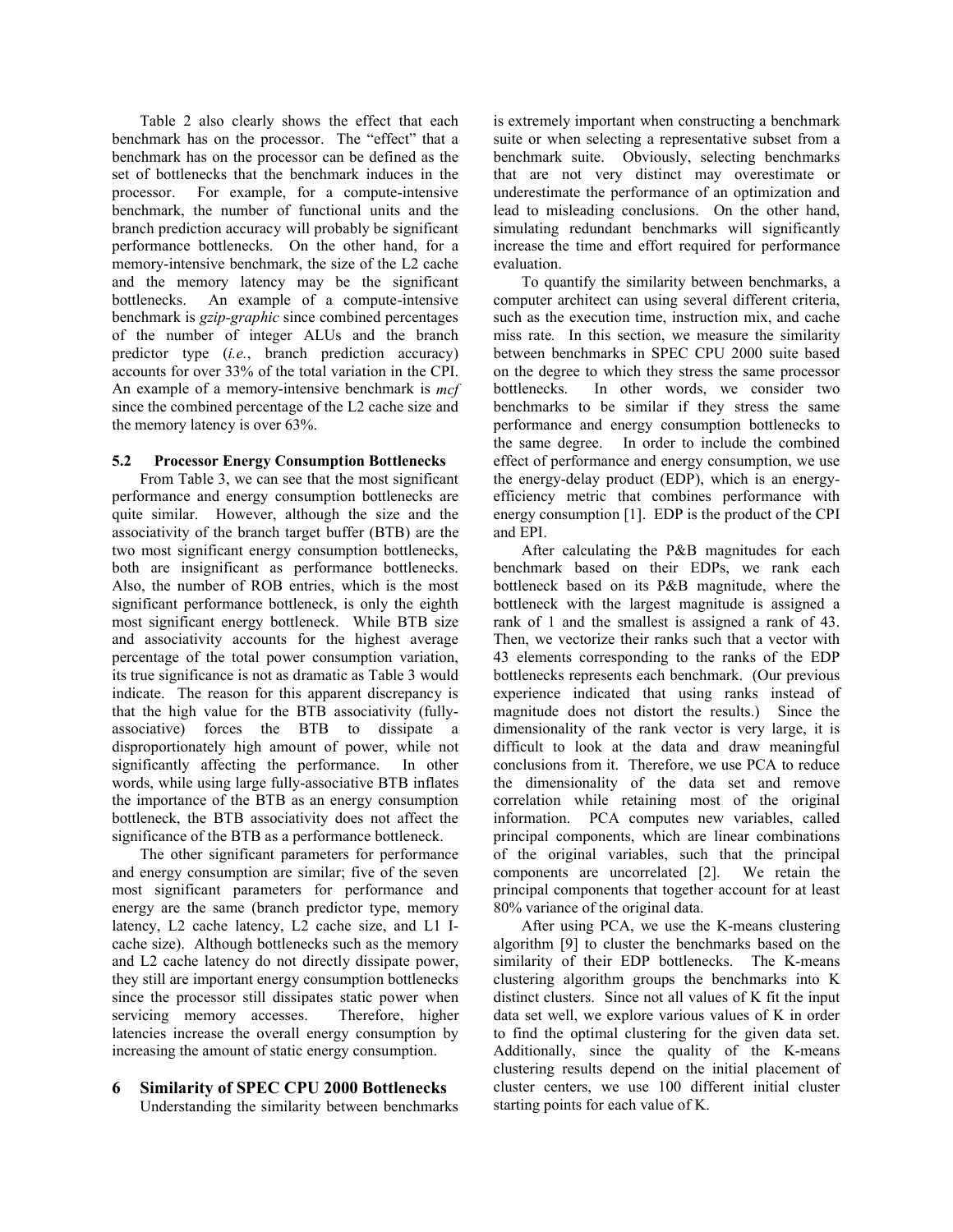# **Table 4: Optimal groups of clusters for the 46 benchmark-input pairs based on their similarity of energy-delay product bottlenecks.**

| <b>Cluster</b> | <b>Benchmarks</b>                                                                                  |
|----------------|----------------------------------------------------------------------------------------------------|
|                | mesa, crafty, eon-cook, eon-kajiya, eon-rushmeier, perlbmk-makerand                                |
|                | perlbmk-splitmail 535, perlbmk-splitmail 704                                                       |
|                | perlbmk-diffmail, vortex-1, vortex-2, vortex-3                                                     |
| 4              | wupwise, swim, mgrid, equake, fma3d, sixtrack, gap                                                 |
|                | applu, gcc-166, gcc-integrate                                                                      |
|                | gzip-graphic, gzip-program, gzip-random, gzip-source, perlbmk-splitmail 850, perlbmk-splitmail 957 |
|                | gcc-200, gcc-expr, gcc-scilab                                                                      |
| 8              | gzip-log, parser, bzip2-graphic, bzip2-program, bzip2-source                                       |
|                | mcf, facerec, ammp, twolf, apsi                                                                    |
| 10             | vpr-route, galgel, art-110, art-470                                                                |
| 11             | lucas                                                                                              |



# **Figure 1. Dendrogram showing complete linkage distance for the 46 benchmark-input pairs based on their similarity of energy-delay product bottlenecks.**

After clustering, we use the Bayesian Information Criterion (BIC) to determine the K-value with the best fit. For a value of K, the BIC score indicates the probability that the data belongs to K different normal distributions. Since a higher BIC score indicates a greater probability of a good fit for that value of K, we select the result that yields the highest BIC score as the optimal value of K [14]. After applying the aforementioned steps, we found that K=11, or 11 benchmark clusters, was the best fit for the bottleneck characterization data.

In order to visualize the relative positions of the

benchmarks in the workload space and the distance between them, we also present a tree, or dendrogram, using hierarchical clustering. The vertical scale of the dendrogram lists the benchmark, while the horizontal scale corresponds to the linkage distance obtained from hierarchical clustering analysis. The shorter the linkage distance the closer the benchmarks are to each other in the workload space.

Table 4 shows this clustering while Figure 1 presents the dendrogram of this clustering. In Table 4, the benchmarks in boldfaced font are the ones that are closest to the center of their respective cluster. Note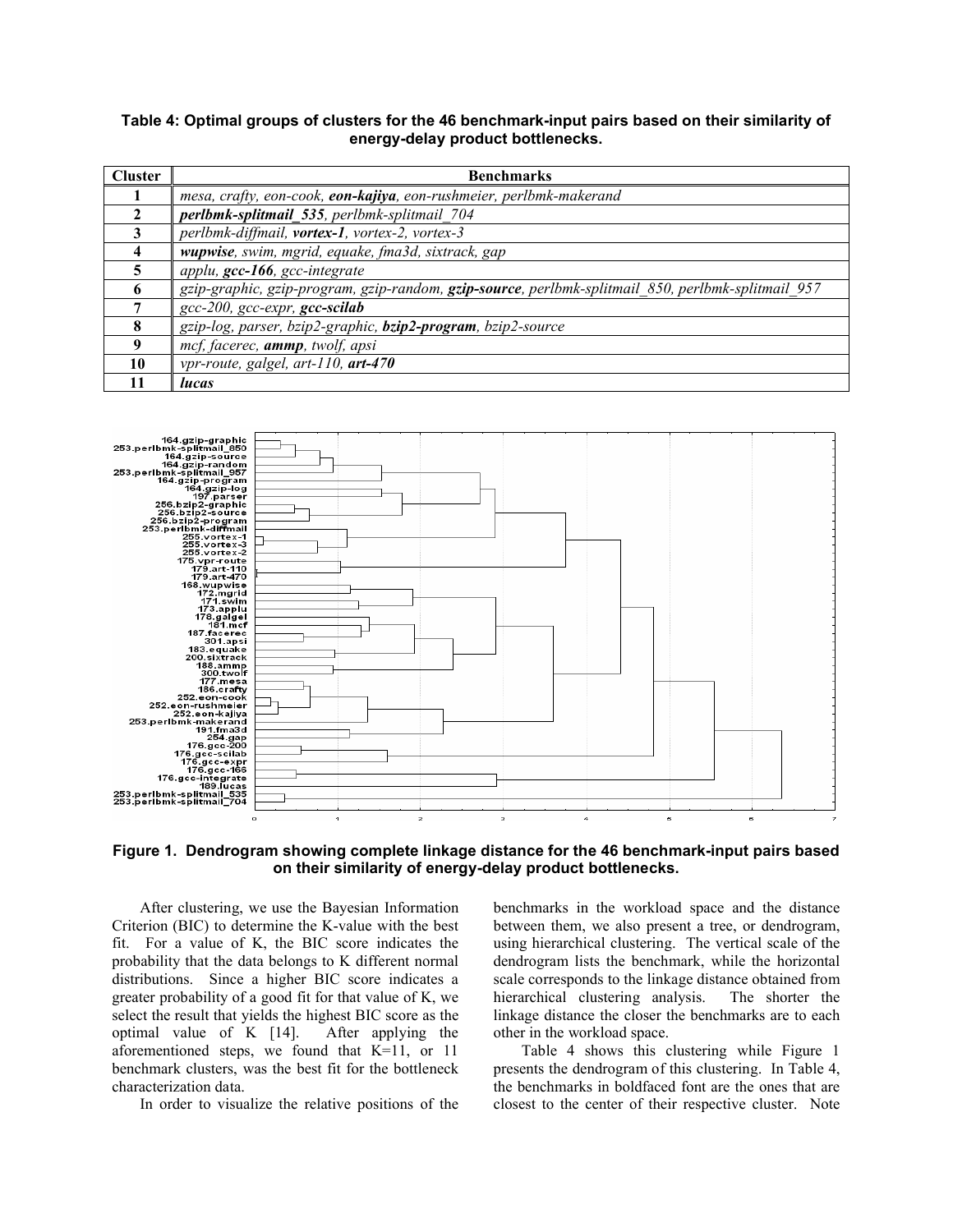that selecting the boldfaced benchmark from each cluster forms a representative subset of the SPEC CPU 2000 benchmarks based on their EDP bottlenecks. Computer architects can use this subset in lieu of the entire suite to reduce the simulation time.

In order to understand how the benchmarks are similar/dissimilar, we first categorized the bottlenecks into four different categories related to (1) Data memory (*e.g.*, L1 D-cache size, L1 D-cache latency, *etc.*), (2) Control flow (*e.g.*, Branch misprediction penalty, number of BTB entries, *etc.*), (3) Instruction memory (*e.g.*, L1 I-cache size, L1 I-cache latency, *etc.*), and (4) Processor core pipeline (Number of Integer ALUs, number of ROB entries, *etc.*), and then clustered the benchmarks considering only the bottlenecks from one category at a time.

Due to space constraints, we do not present the results for each of these categories. However, we use this information to explain why specific benchmarks were clustered together using the overall benchmark characteristics. From these results, we make a number of interesting observations related to the similarity between the input sets of the benchmarks, across benchmarks, and the benchmarks that emerge as outliers in terms of how they stress the performance and power bottlenecks with respect to the EDP efficiency metric.

#### **6.1 Similarity Between Input Sets**

In this section we discuss the similarity between the processor bottlenecks that various input sets invoke from a particular benchmark.

All the 3 inputs sets for *vortex* stress the data memory, control flow, and instruction memory<br>bottlenecks almost identically. However, vortex-2 bottlenecks almost identically. stresses the processor core pipeline bottlenecks slightly differently (higher sensitivity to ALU latencies) as compared to the other two input sets. However, in general, the three different input sets for *vortex* exhibit very similar behavior, as do the three input sets of *bzip2*. Similarly, for *art*, the ranks of bottlenecks for the both input sets are almost identical. The same is true for the three input sets of *eon*. From these observations we can conclude that having more than one input set for *vortex, bzip2, art,* and *eon* does not expose a different bottlenecks that are fundamentally different.

On the other hand, the behavior of *gzip, gcc, and perlbmk* is heavily dependent on the input set. The {*graphic*, *program*, *random*, *source*} input sets for *gzip* exhibit similar behavior, whereas the *log* input set invokes a different behavior. More specifically, the *log* input does not stress the branch predictor as much as the other four input sets. *gcc* stresses the processor bottlenecks in two different ways. For the {*166*, *integrate*} input sets, the L1 I-cache size bottleneck is

very significant, while the {*200*, *expr*, *scilab*} input sets are more sensitive to the branch predictor accuracy bottleneck. The bottlenecks stressed by *perlbmk* are also highly dependent on the input set. The *splitmail\_850* and *splitmail\_957* input sets are similar to each other while the same is true for the *splitmail\_535* and *splitmail\_704* input sets. The *splitmail\_850* and *splitmail\_957* input sets stress the ALU latencies and L2 cache related bottlenecks more than the *splitmail\_535* and *splitmail\_704* input sets. The other two input sets, *diffmail* and *makerand*, differ in how they stress the data memory bottlenecks; the *makerand* input set stresses the L1 D-cache size and L2 cache latency bottlenecks, while for *diffmail* L2 cache size is one of the bottlenecks that affects performance the least. The *diffmail* and *makerand* input stress the L1 I-cache bottlenecks significantly more than the other input sets of *perlbmk*. Therefore, depending on the input set, the input sets for *perlbmk* exposes 4 different sets of bottlenecks.

#### **6.2 Similarity Between Benchmarks**

The clusters in Table 4 show the similarity between various benchmarks across all workload characteristics. However, benchmarks can be more similar for a particular set of characteristics than others. In this section, we explain why a group of benchmarks are clustered together or appear in different clusters.

*art*, *mcf*, *ammp*, and *twolf* are similar to each other based on the data memory bottlenecks. These are the 4 benchmarks in SPEC CPU 2000 that heavily stress the data memory bottlenecks. Surprisingly, *art* and *mcf* – the benchmarks with the highest L1 D-cache miss rates in the entire suite – do not appear in the same cluster. While *art* and *mcf* stress data memory bottlenecks and control flow related bottlenecks similarly, they stress the instruction memory and processor core pipeline bottlenecks differently. Therefore, these two benchmarks appear in different clusters when all bottlenecks are used for clustering.

*gzip-log* stresses the bottlenecks in the same way as all input sets of *bzip2*. While *gzip* and *bzip2* are both compression algorithms, the other four input sets of *gzip*, {*graphic*, *program*, *random*, *source*}, and *bzip2* stress the bottlenecks differently enough that they belong to different clusters.

*mesa* and *crafty* form a very tight cluster and show very similar behavior across the 4 different categories of bottlenecks. *gzip*, *parser*, *perlbmk*, *vortex* and *bzip2* have similar behavior for the control flow bottlenecks, in that they heavily stress the branch predictor bottlenecks in the processor.

 The benchmarks *mesa*, *crafty*, *fma3d*, *eon*, *perlbmk*, *gap*, and *vortex* all stress the instruction memory hierarchy, but end up in different groups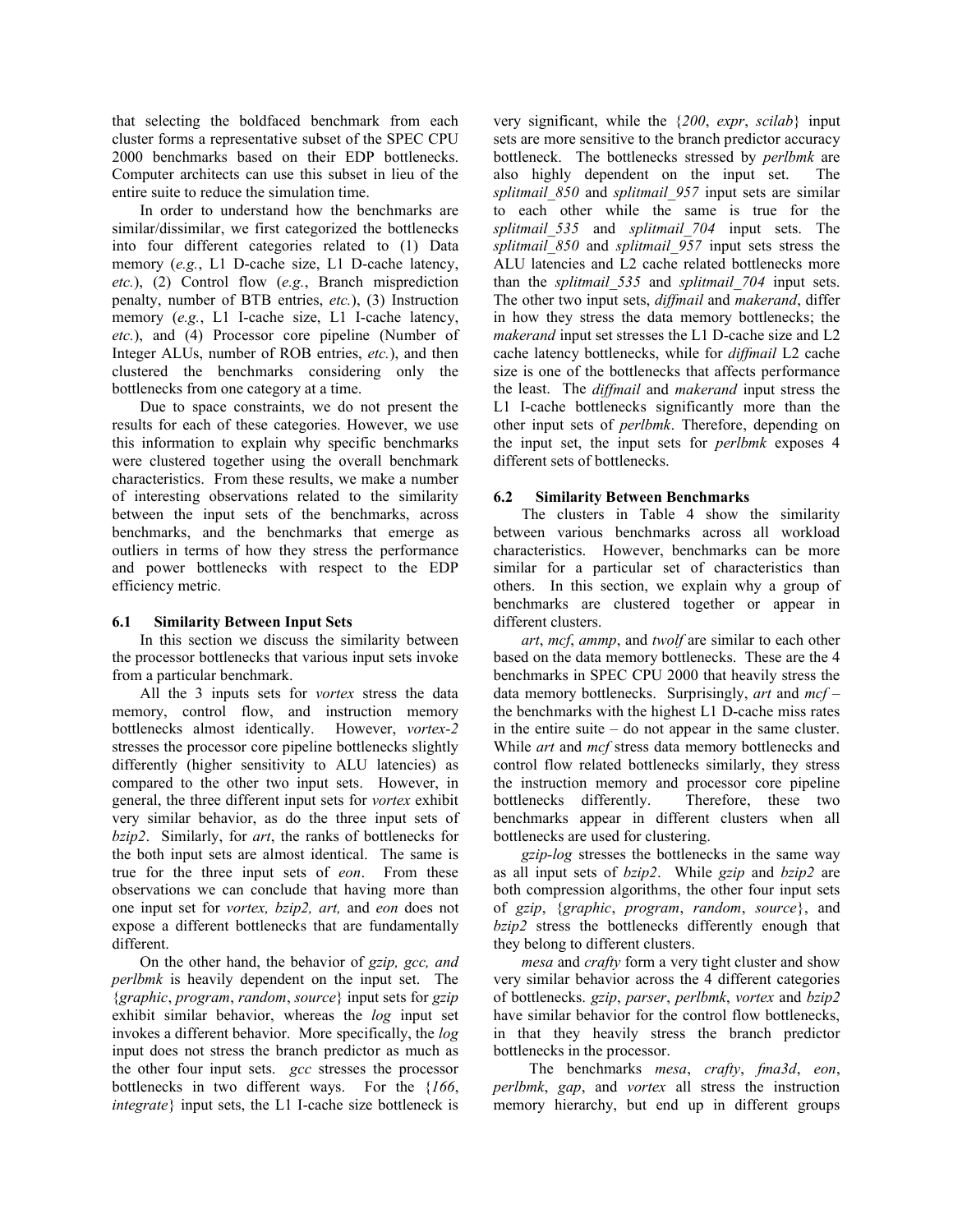depending on whether they are sensitive to L1 I-cache latency, L1 I-cache size, *etc.*

#### **6.3 Outlier Benchmark s**

From the clustering results in Table 4, we observe that compared to the other benchmarks, *lucas* is very unique as it is the sole member of Cluster 11. Unlike other benchmarks, *lucas* only stresses the number of FP ALUs and the FP Multiply latency bottlenecks. All other processor core pipeline bottlenecks do have much impact on the performance and energy consumption. In stark contrast to the other benchmarks, the number of ROB entries is insignificant for *lucas*, while it is usually of the most significant bottlenecks for the other benchmarks. For the control flow bottlenecks, the branch misprediction penalty is important, but the number of BTB entries is not. Finally, the memory latency bottleneck is more important than the L2 cache latency bottleneck, which suggests that the L1 cache misses also result in L2 cache misses, thus making the memory latency a significant bottleneck.

Although *wupwise* appears in the same cluster as *swim*, *mgrid*, *equake*, *fma3d*, *sixtrack*, and *gap* when clustered based on all bottlenecks, it is an outlier when only considering the processor core pipeline bottlenecks. The reason for this is that the Integer and FP ALU bottlenecks are the highest ranked bottlenecks (have almost no impact on performance), which makes it an aberration compared to other benchmarks.

In conclusion, the results in this section show that characterizing and clustering benchmarks based on their bottlenecks can help computer architects gain a better understanding of the benchmark behavior and its similarity to other benchmarks. Computer architects can use this information when constructing benchmark suites and/or finding a representative subset of an existing suite.

#### **7 Summary**

One the key characteristics of a benchmark are the bottlenecks that it exposes when running on a processor. Since the performance of the processor is limited by its performance bottlenecks, and likewise for the energy consumption bottlenecks, determining which bottlenecks a benchmark exposes is important.

In this paper, we use the Plackett and Burman design to efficiently determine the performance and energy consumption bottlenecks in the SPEC CPU 2000 benchmark suite. Our results show that the number of ROB entries is the most important performance bottleneck, while the L2 cache size, L1 Icache size, and memory latency are also significant. With the exception of the number of BTB entries and associativity, the energy consumption bottlenecks are very similar to that of the performance bottlenecks. The large "+1" value of the number of BTB entries and

BTB associativity overinflates the importance of these two parameters as energy consumption bottlenecks.

Our clustering results show that *lucas* is the most unique benchmark based on its performance bottlenecks, which makes it a valuable addition to the SPEC CPU 2000 benchmark suite. Also, *gzip*, *gcc*, and *perlbmk* are the only benchmarks in the SPEC CPU2000 benchmark suite that expose dramatically different sets of performance bottlenecks depending on the input sets used. Finally, we provide subset of benchmarks that are representative of the performance and energy consumption bottlenecks stressed by the entire benchmark suite. Computer architects and researchers can use this as a guideline to subset the benchmark suite if the time required to simulate all the benchmarks is prohibitively high.

#### **Acknowledgements**

This work was supported in part by IBM, Intel, the University of Minnesota Digital Technology Center, the Minnesota Supercomputing Institute, NSF grant 0429806, IBM Corporation through a CAS award, Ghent University, and the European HiPEAC network of excellence. Lieven Eeckhout is a Postdoctoral Fellow of the Fund for Scientific Research – Flanders (Belgium) (F.W.O. Vlaanderen).

#### **References**

- [1] D. Brooks, P. Cook, P. Bose, S. Schuster, H. Jacobson, P. Kudva, A. Buyuktosunoglu, J. Wellman, V. Zyuban, and M. Gupta, "Power-Aware Microarchitecture: Design and Modeling Challenges for Next-Generation Microprocessors," IEEE Micro, Vol. 20, No. 6, November/December 2000, pp. 26-44.
- [2] G. Dunteman, "Principal Component Analysis," Sage Publications, 1999.
- [3] L. Eeckhout, H. Vandierendonck, and K. De Bosschere, "How Input Data Sets Change Program Behaviour," Workshop on Computer Architecture Evaluation using Commercial Workloads, 2002.
- [4] L. Eeckhout, H. Vandierendonck, and K. De Bosschere, "Workload Design: Selecting Representative Program-Input Pairs," International Conference on Parallel Architectures and Compilation Techniques, 2002.
- [5] L. Eeckhout, R. Sundareswara, J. Yi, D. Lilja, and P. Schrater, "Accurate Statistical Approaches for Generating Representative Workload Compositions," International Symposium on Workload Characterization, 2005.
- [6] B. Fields, S. Rubin, R. Bodik, "Focusing Processor Policies via Critical-Path Prediction,"